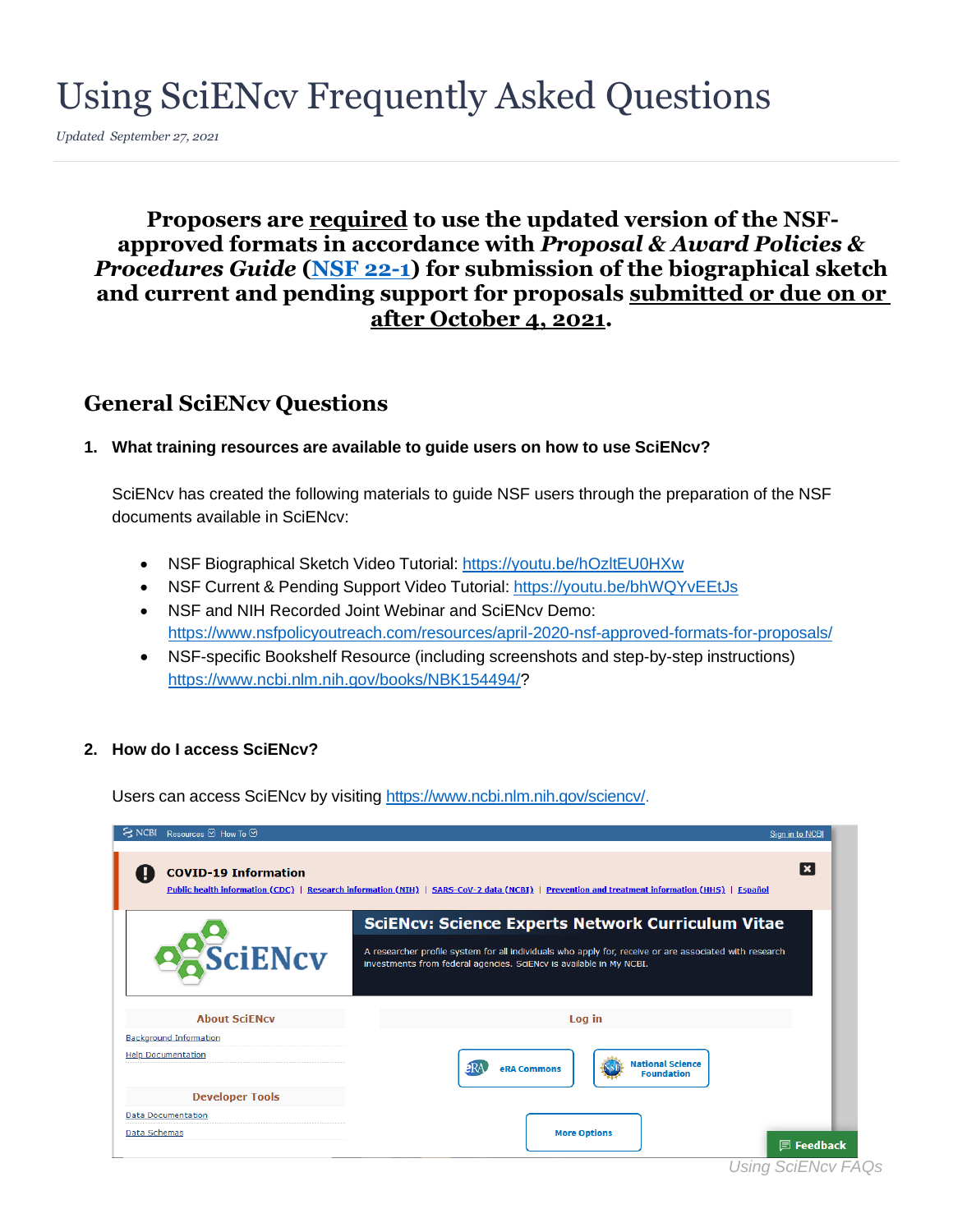#### **3. Do I need to create a SciENcv/National Center for Biotechnology Information (NCBI) account?**

 Users do not need to create a SciENcv/NCBI account to prepare and generate their NSF documents. While there are several ways to authenticate into the system, we encourage users to sign in to SciENcv with their NSF ID and password.

|                               | <b>SciENcv: Science Experts Network Curriculum Vitae</b>                                                                                                                      |
|-------------------------------|-------------------------------------------------------------------------------------------------------------------------------------------------------------------------------|
| <b>DESciENcv</b>              | A researcher profile system for all individuals who apply for, receive or are associated with research<br>investments from federal agencies. SciENcv is available in My NCBI. |
| <b>About SciENcy</b>          | Log in                                                                                                                                                                        |
| <b>Background Information</b> |                                                                                                                                                                               |
| <b>Help Documentation</b>     | <b>National Science</b><br>eRA Commons<br><b>Foundation</b>                                                                                                                   |
| <b>Developer Tools</b>        |                                                                                                                                                                               |
| <b>Data Documentation</b>     |                                                                                                                                                                               |
| Data Schemas                  | <b>More Options</b>                                                                                                                                                           |
|                               | Forgot your username/password?                                                                                                                                                |

Those selecting the "NSF Log in" option, as highlighted above, will be directed to sign in via

[Research.gov.](https://identity.research.gov/sso/UI/Login?module=nsf&env=prvw&app=portal) Users will be automatically redirected back to the My NCBI homepage after their NSF login is successful.

| EX NCBI Resources ⊠ How To 2                                                                                                     |                |                                                                                                                      | My NCBI Sign Out |
|----------------------------------------------------------------------------------------------------------------------------------|----------------|----------------------------------------------------------------------------------------------------------------------|------------------|
| <b>My NCBI</b>                                                                                                                   |                | Customize this page   NCBI Site Preferences   Video Overview   Help                                                  |                  |
| <b>Search NCBI databases</b>                                                                                                     | $\sim$ X       | <b>Saved Searches</b>                                                                                                | $\sim$ X         |
| Search: PubMed<br>$\mathbf{r}$                                                                                                   | Search         | You don't have any saved searches yet.<br>Go and create some saved searches in PubMed or our other databases.        |                  |
| Hint: clicking the "Search" button without any terms listed in the search box will transport you to<br>that database's homepage. |                | Manage Saved Searches                                                                                                |                  |
|                                                                                                                                  |                | <b>Collections</b>                                                                                                   | $\sim$ $\times$  |
| <b>My Bibliography</b>                                                                                                           | $\sim$ X       | All bibliographies and Other citations are now in My Bibliography                                                    |                  |
| Your bibliography contains no items.                                                                                             |                | Type<br>Collection Name<br>Items<br>Settings/Sharing<br><b>O</b> Private<br>Standard<br>edit<br>$\circ$<br>Favorites |                  |
| Your bibliography is private.<br>Manage My Bibliography »                                                                        |                | Manage Collections »                                                                                                 |                  |
| <b>Recent Activity</b>                                                                                                           | $ x$           | <b>Filters</b>                                                                                                       | $\sim$ X         |
|                                                                                                                                  |                | Filters for: PubMed<br>$\blacksquare$                                                                                |                  |
| You do not have any recent activity.                                                                                             | Clear Turn Off | You do not have any active fitters for this database.<br>Add filters for the selected database.                      |                  |
| See All Recent Activity »                                                                                                        |                | Manage Filters »                                                                                                     |                  |
|                                                                                                                                  |                | <b>SciENcv</b>                                                                                                       | $\sim$ X         |
|                                                                                                                                  |                | Click here to create a new CV.                                                                                       |                  |

#### **4. Who should I contact if I can't sign into SciENcv using my NSF ID and password?**

Please verify that you have registered for an NSF ID and password and that your credentials are correct. Follow the steps below to look up your NSF ID and to reset your NSF password as necessary.

- o [Look up your NSF ID](https://www.fastlane.nsf.gov/researchadmin/nsfIdLookupRead.do)
- o [Reset your NSF Password](https://identity.research.gov/sso/ui/NSFPWResetUserValidation?org=/research)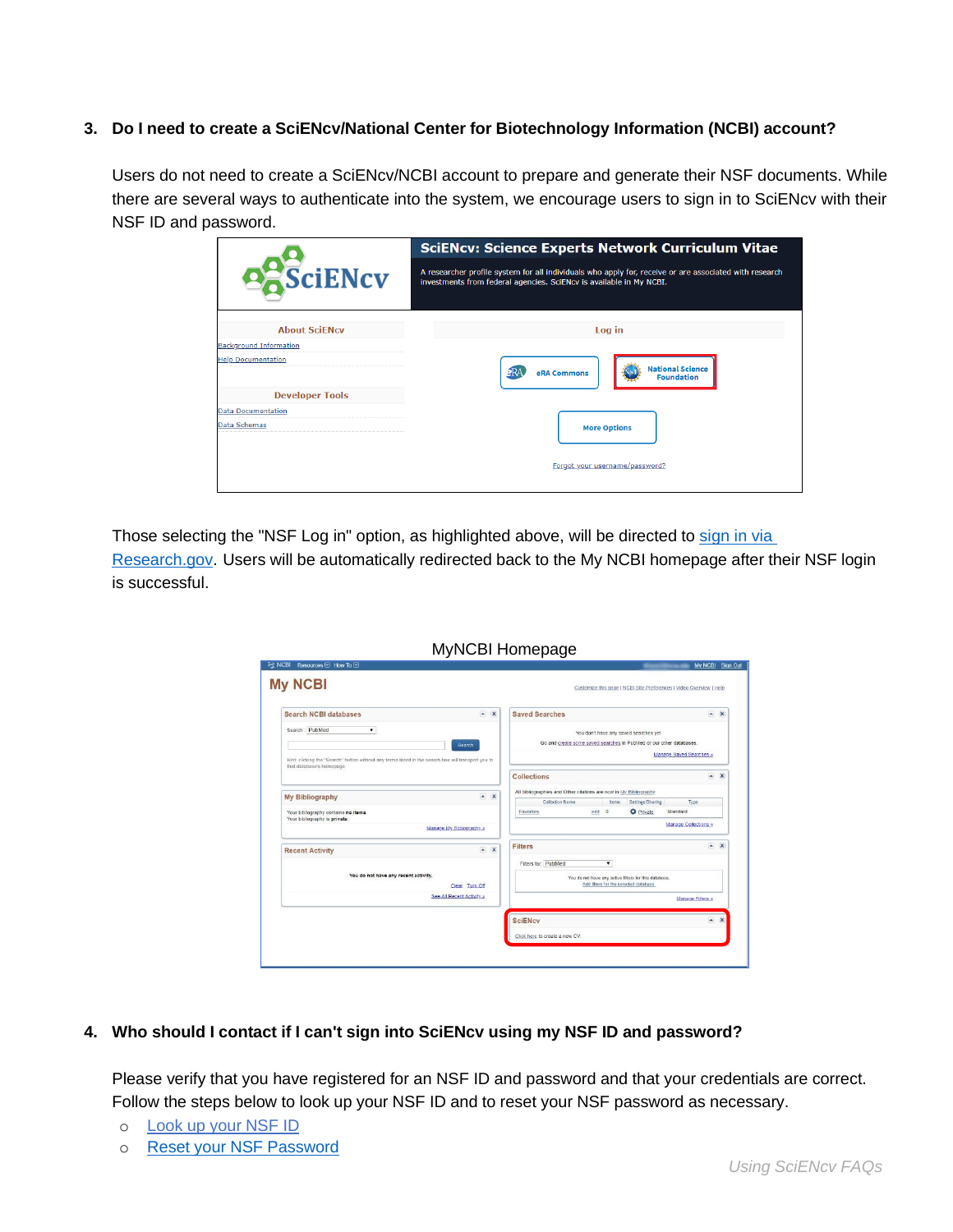$\circ$  If you still experience issues after trying these steps, contact the NSF Help Desk at fastlane@nsf.gov or at **1-800-673-6188** (7:00 AM - 9:00 PM ET; Monday - Friday except federal holidays).

#### **5. The SciENcv system is unavailable. How can I generate an NSF-approved biographical sketch and current and pending support documents in order to submit my proposal?**

NSF has an approved fillable PDF format of both the [biographical sketch a](https://www.nsf.gov/bfa/dias/policy/biosketch.jsp)nd current and pending support proposal sections available for use in the event users are experiencing issues with SciENcv. Note: NSF encourages users to manage and generate this documentation in SciENcv.

#### **6. Who do I contact if I have questions?**

Policy-related questions should be directed to [policy@nsf.gov.](mailto:policy@nsf.gov) If you have technical or IT system-related questions regarding the SciENcv formats, please contact the NSF Help Desk at [fastlane@nsf.gov o](mailto:fastlane@nsf.gov)r at 1-800-673-6188 (7:00 AM - 9:00 PM ET; Monday - Friday except federal holidays).

#### **7. How do I access the SciENcv portlet after I've signed in?**

For most users, the SciENcv portlet will default to the bottom right corner of your My NCBI homepage.

| Search NCBI databases                                                                                                           | $-2$  | <b>Saved Searches</b>                                                                              | $-$ K |
|---------------------------------------------------------------------------------------------------------------------------------|-------|----------------------------------------------------------------------------------------------------|-------|
| Search PubMed<br>$\bullet$                                                                                                      |       | You don't have any saved searches yet.                                                             |       |
| Bomb                                                                                                                            |       | Go and create some squest searches in PubMed or our other databases.                               |       |
| FIRE clicking the "Search" button without law terms listed in the search box will transport you to<br>\$47,06/a6454"s Nonepage. |       | Marane Saved Seasons a                                                                             |       |
|                                                                                                                                 |       | Collections                                                                                        | $-1$  |
| My Bibliography                                                                                                                 | $ x$  | All strangraphes and Other otations are now in Mr misingolatin                                     |       |
|                                                                                                                                 |       | Collection Name<br>Jane Betkun Skeing<br>Tor                                                       |       |
| Your bibliography contains no items<br>Your biblicorpshy is grivate.                                                            |       | O Parate<br>$0.221$ 0<br>faratto<br><b>NUMBER</b>                                                  |       |
| Manage UN Bhikogustrua                                                                                                          |       | Masage Ochections +                                                                                |       |
| <b>Recent Activity</b>                                                                                                          | $= 1$ | Filters                                                                                            | $ x$  |
|                                                                                                                                 |       | Fitiga for PubMod<br>٠                                                                             |       |
| You do not have any recent activity.<br>Case Tun Of                                                                             |       | You do not have any active filters for this detailures.<br>Add Blaze for the colocited detailerse. |       |
| See All Recent Actylin a                                                                                                        |       |                                                                                                    |       |
|                                                                                                                                 |       | <b>SciENcy</b>                                                                                     | $ x$  |
|                                                                                                                                 |       | Citis here to create a new CV                                                                      |       |

If you have used My NCBI previously and customized your account, the SciENcv portlet may be located elsewhere, as the My NCBI homepage is designed for multiple purposes across the NCBI system.

#### **8. How do I create and manage my SciENcv documents?**

 For new users who have not previously created documents in SciENcv, there will be a "Click here to create a new CV" link in the SciENcv portlet to create a profile.

| Search NCBI databases                                                                                                                                                         | $-$ X | <b>Saved Searches</b>                                                                                                                  | $*$ $X$   |
|-------------------------------------------------------------------------------------------------------------------------------------------------------------------------------|-------|----------------------------------------------------------------------------------------------------------------------------------------|-----------|
| Search: PubMed<br>$\blacksquare$<br>Search<br>Hint clicking the "Search" button without any terms listed in the search box will transport you to<br>that database's homepage. |       | You don't have any saved searches yet.<br>Go and create some keyed searches in PubMed or our other databases.<br>Manage Saved Searches |           |
|                                                                                                                                                                               |       | Collections                                                                                                                            | $ \times$ |
| My Bibliography                                                                                                                                                               | $- x$ | All bibliographies and Other citations are now in My Elbliography                                                                      |           |
|                                                                                                                                                                               |       | Type<br>Collection Name<br>Suttings/Sharing<br>harrs.<br>O Fricate<br><b>edi</b> 0<br>Standard<br>Easontes                             |           |
| Your bibliography contains no items<br>Your bibliography is private.                                                                                                          |       |                                                                                                                                        |           |
| Manage My Elbiography.»                                                                                                                                                       |       | Manage Colections .                                                                                                                    |           |
| <b>Recent Activity</b>                                                                                                                                                        | $-$ X | $-$ X<br>Filters                                                                                                                       |           |
|                                                                                                                                                                               |       | Fitters for: PubMed<br>٠                                                                                                               |           |
| You do not have any recent activity.                                                                                                                                          |       | You do not have any active filters for this database.                                                                                  |           |
| Clear Tum Off                                                                                                                                                                 |       | Add filters for the solocted database.                                                                                                 |           |
| See All Recent Activity >                                                                                                                                                     |       | Manage Filters x                                                                                                                       |           |
|                                                                                                                                                                               |       | <b>SciENcy</b><br>$A \times$                                                                                                           |           |
|                                                                                                                                                                               |       | Click here to create a new CV.                                                                                                         |           |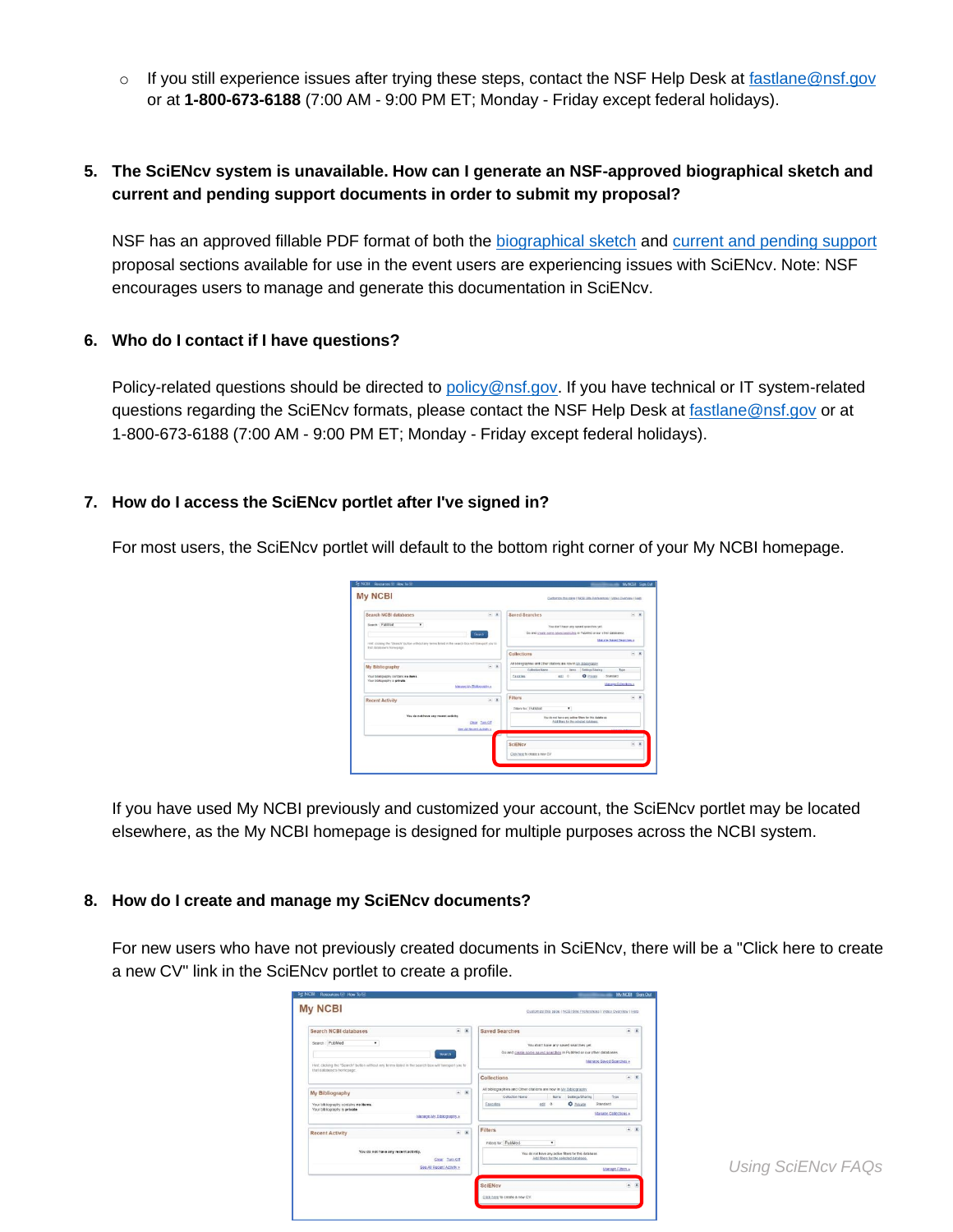Returning SciENcv users will see links in the SciENcv portlet to their previously created documents, including biographical sketches. To work on an existing document, you can click on the document name listed in the SciENcv portlet or select the "Manage SciENcv" button.

| 17-Aug-<br>Old NSF<br>Private<br>Biosketch<br>2015<br>$21 -$ Jul-<br><b>NIH Biosketch</b><br>Private<br>2015<br>$05$ -Dec-<br><b>NIH Biosketch</b><br>Private<br>2018 | Name | Last Update | Sharing | Type | × |
|-----------------------------------------------------------------------------------------------------------------------------------------------------------------------|------|-------------|---------|------|---|
|                                                                                                                                                                       |      |             |         |      |   |
|                                                                                                                                                                       |      |             |         |      |   |
|                                                                                                                                                                       |      |             |         |      |   |
| $06$ -Dec-<br><b>NIH Biosketch</b><br>Private<br>2018<br>$\mathbb{R}^n$ in                                                                                            |      |             |         |      |   |
| Delegated CV:                                                                                                                                                         |      |             |         |      |   |

#### **9. Do I go to the same module to create both my biographical sketch and my current and pending support documents?**

 Yes, users create and manage their biographical sketch and current and pending support documents in the same "Manage SciENcv" section of the application.

After clicking "Manage SciENcv," users will be able to click "Create New Document" to prepare either a new NSF Biographical Sketch or Current and Pending Support document.

| My NCBI » SciENcv                                      |                                    |                                    | SciENcv: About   Using |
|--------------------------------------------------------|------------------------------------|------------------------------------|------------------------|
| Harvard                                                | <b>Greg Alphaman</b><br>Associated |                                    | edit                   |
| Edit<br><b>SciENcv documents</b><br><b>Last Update</b> | Create New Document<br><b>Name</b> | <b>Type</b>                        | <b>Sharing</b>         |
| 20-Mar-2020                                            |                                    | <b>NSF Biosketch</b>               | Private                |
|                                                        |                                    |                                    |                        |
| 26-Feb-2020                                            |                                    | <b>NSF Biosketch</b>               | Private                |
| 11-Mar-2020                                            |                                    | NSF Current and<br>Pending Support | Private                |
| 17-Mar-2020                                            |                                    | NSF Current and<br>Pending Support | Private                |

 **document type (i.e., NSF Biosketch or NSF Current and Pending Support), as the "NIH Biosketch" is**  You will then be asked to select which document type you are creating. **Be sure to select the appropriate selected as the default**. Users can also select a previously created document to modify.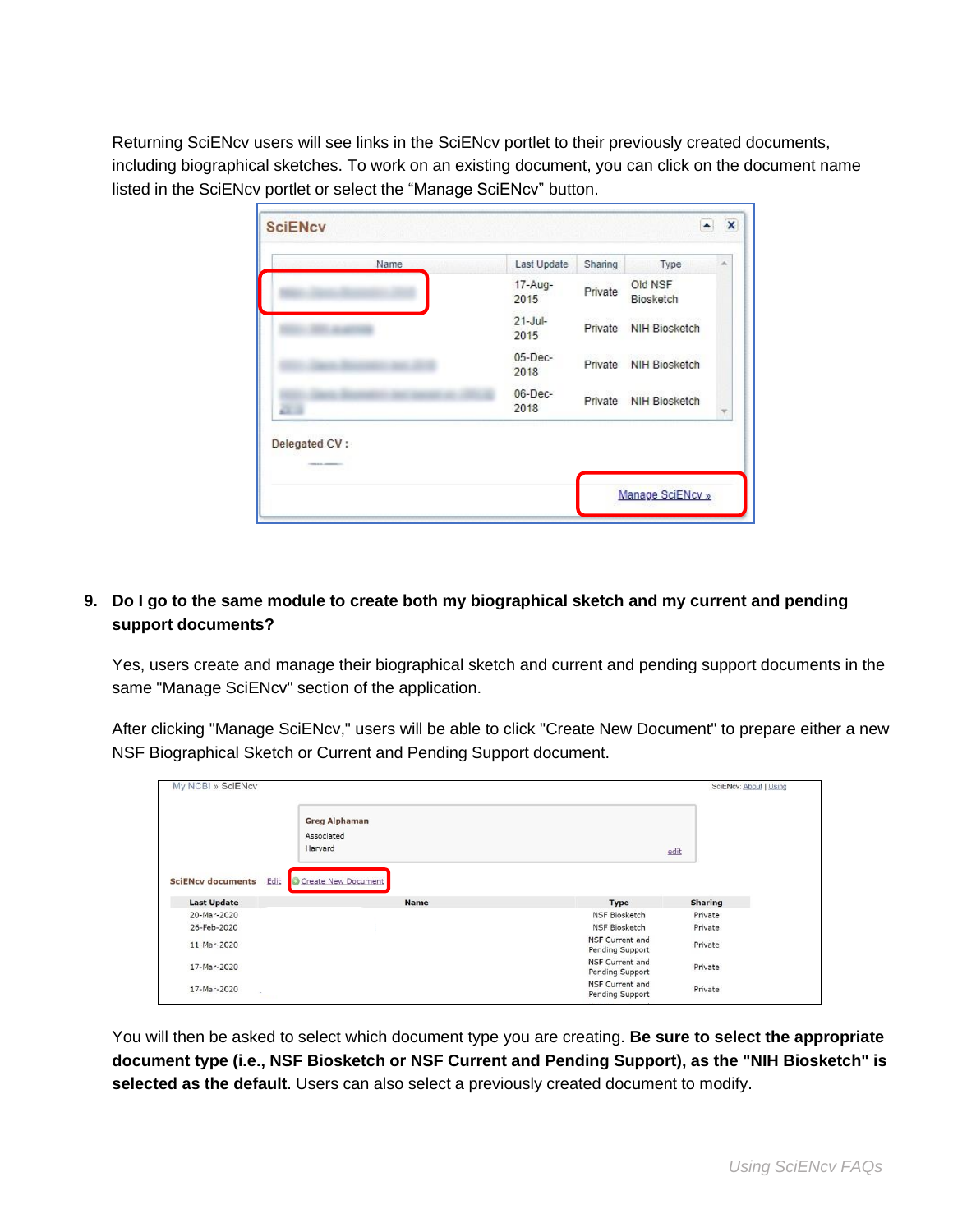| <b>Document name</b> |                                                      |
|----------------------|------------------------------------------------------|
|                      | Enter a name to help you to identify this document   |
| Format               | NIH Biosketch                                        |
|                      | NIH Fellowship Biosketch                             |
|                      | NSF Biosketch                                        |
|                      | NSF Current and Pending Support                      |
|                      | IES Biosketch                                        |
|                      | Select a format for this document                    |
| Choose data source   | Start with a blank document                          |
|                      | <b>Existing Document:</b><br><b>Bio for Alphaman</b> |
|                      | External source:<br>eRA Commons                      |

#### **10. Can I delegate access to someone assisting me with proposal preparation?**

 Yes. Any My NCBI account holder can set up one or more delegates for their My NCBI account. Once a delegate has accepted their invitation, the delegate(s) has the ability to view, edit, and create profiles in the original account holder's SciENcv, as well as edit the account holder's My Bibliography information.

#### **IF YOU WOULD LIKE TO SEND A DELEGATE REQUEST:**

- 1. Log in to your My NCBI account
- 2. Select your username in the top-right corner of the screen to access the Account Settings page
- 3. Under "Delegates," select "Add a delegate"
- 4. Enter your delegate's email address and select "OK"

#### **IF YOU WOULD LIKE TO ACCEPT A DELEGATE REQUEST:**

- 1. Log in to your My NCBI account
- 2. Check your email for the delegate request. If you haven't received the request email, be sure to check you spam folder – the email comes from [myncbi@ncbi.nlm.nih.gov.](mailto:myncbi@ncbi.nlm.nih.gov)
- 3. Use the link in the delegate request email to accept and confirm the delegation

#### **IF YOU WOULD LIKE TO SEE IF A DELEGATE HAS ACCEPTED YOUR REQUEST:**

- 1. Log in to your My NCBI account
- 2. Select your username in the top-right corner of the screen to access the Account Settings page
- 3. If you have sent one or more delegate requests, you will see a table in the Delegates section:

| My NCBI User Name E-mail |           | My Bibliography SciENcv Remove |  |
|--------------------------|-----------|--------------------------------|--|
| (Awaiting confirmation)  | czmih.gov |                                |  |

 This delegation request has not been accepted as indicated by the "Awaiting confirmation" status. Refer your delegate to the instructions on how to accept a delegate request.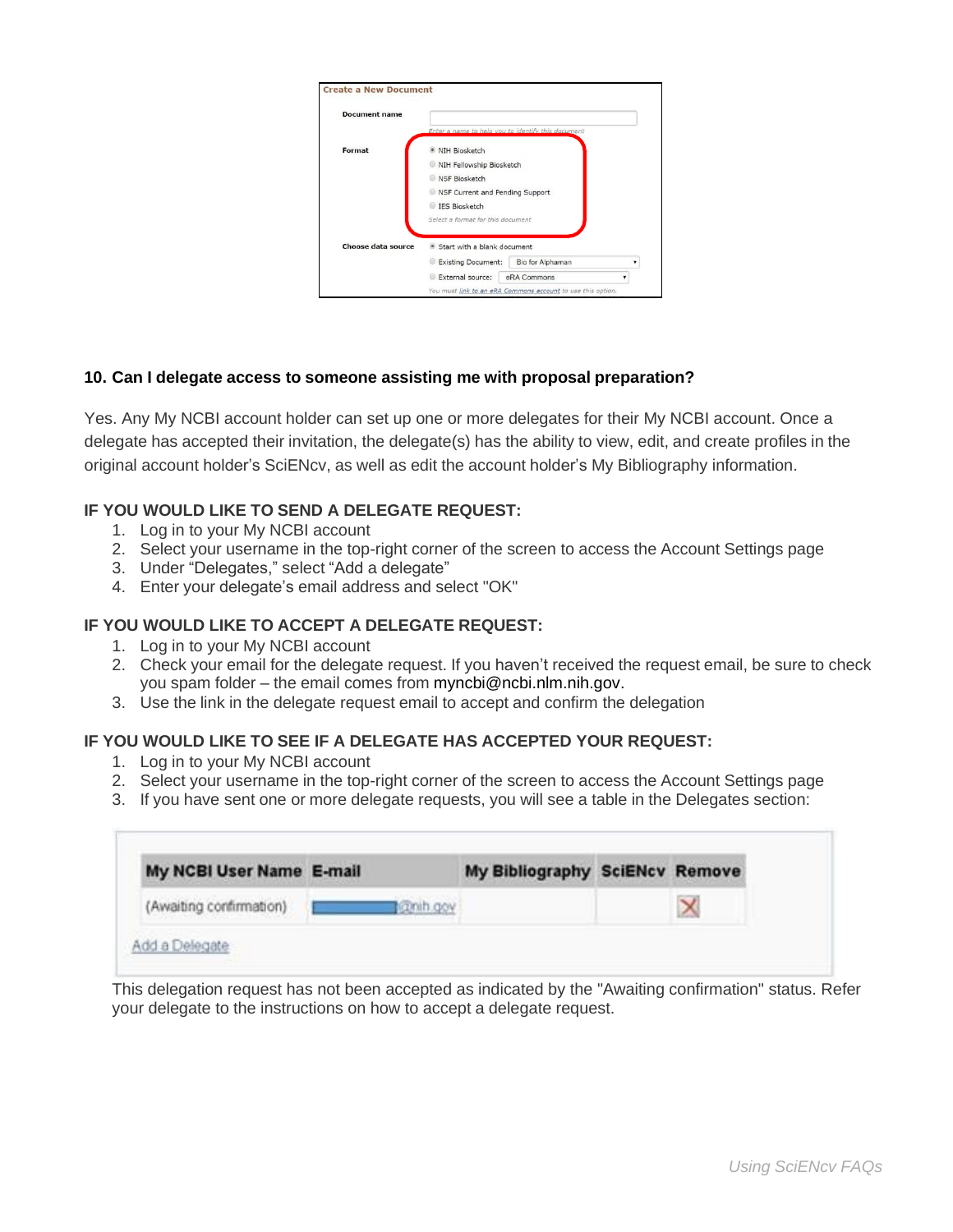| My NCBI User Name E-mail |          | My Bibliography SciENcv Remove |  |
|--------------------------|----------|--------------------------------|--|
| jontexample              | anih gov |                                |  |

This request has now been accepted and the "Awaiting confirmation" status is removed.

#### **TO CONTROL WHAT YOUR DELEGATE HAS ACCESS TO:**

- 1. Log in to your My NCBI account
- 2. Select your username in the top-right corner of the screen to access the Account Settings page
- 3. You can use the table in the delegates section to control what your delegates can access.
- 4. If you have checked the "My Bibliography" box, your delegate will have the ability to view and make changes to your My Bibliography and Other Citations collections. If you have checked the "SciENcv" box, your delegate will be able to create, view, and change your SciENcv products.

| My NCBI User Name E-mail                                                                             | My Bibliography SciENcv Remove |
|------------------------------------------------------------------------------------------------------|--------------------------------|
| <b>Chin gov</b><br>jontexample<br><b><i>CAR A DIVISION COMPANY</i></b><br>n 2000 000 000 000 000 000 |                                |

\*\*\*Note that the Public or Private settings on the My Bibliography or SciENcy screens have no effect on your delegate's ability to view and make changes to these resources. Should you wish to remove a delegate, use the red "X". Should you wish to give a delegate access to only one resource, use the checkboxes as appropriate.\*\*\*

#### **TO ACCESS YOUR DELEGATOR'S SCIENCV:**

- 1. Log in to your My NCBI account
- 2. If you have been granted access to your delegator's My Bibliography and Other Citations collections, you will see those items listed in your collections list:

| Collection Name               |      | Items          | Settings/Sharing | Type     |
|-------------------------------|------|----------------|------------------|----------|
| Favorites                     | edit | $\overline{0}$ | Private          | Standard |
| My Bibliography               | edit | 0              | <b>O</b> Private | Standard |
| Other Citations               | edit | $\overline{0}$ | <b>O</b> Private | Standard |
| jonpexample's Bibliography    | edit | 0              | <b>O</b> Private | Standard |
| jonpexample's Other Citations | edit | $\overline{0}$ | Private          | Standard |

3. If you have been granted access to your delegator's SciENcv, you will be able to access it from your SciENcv portlet: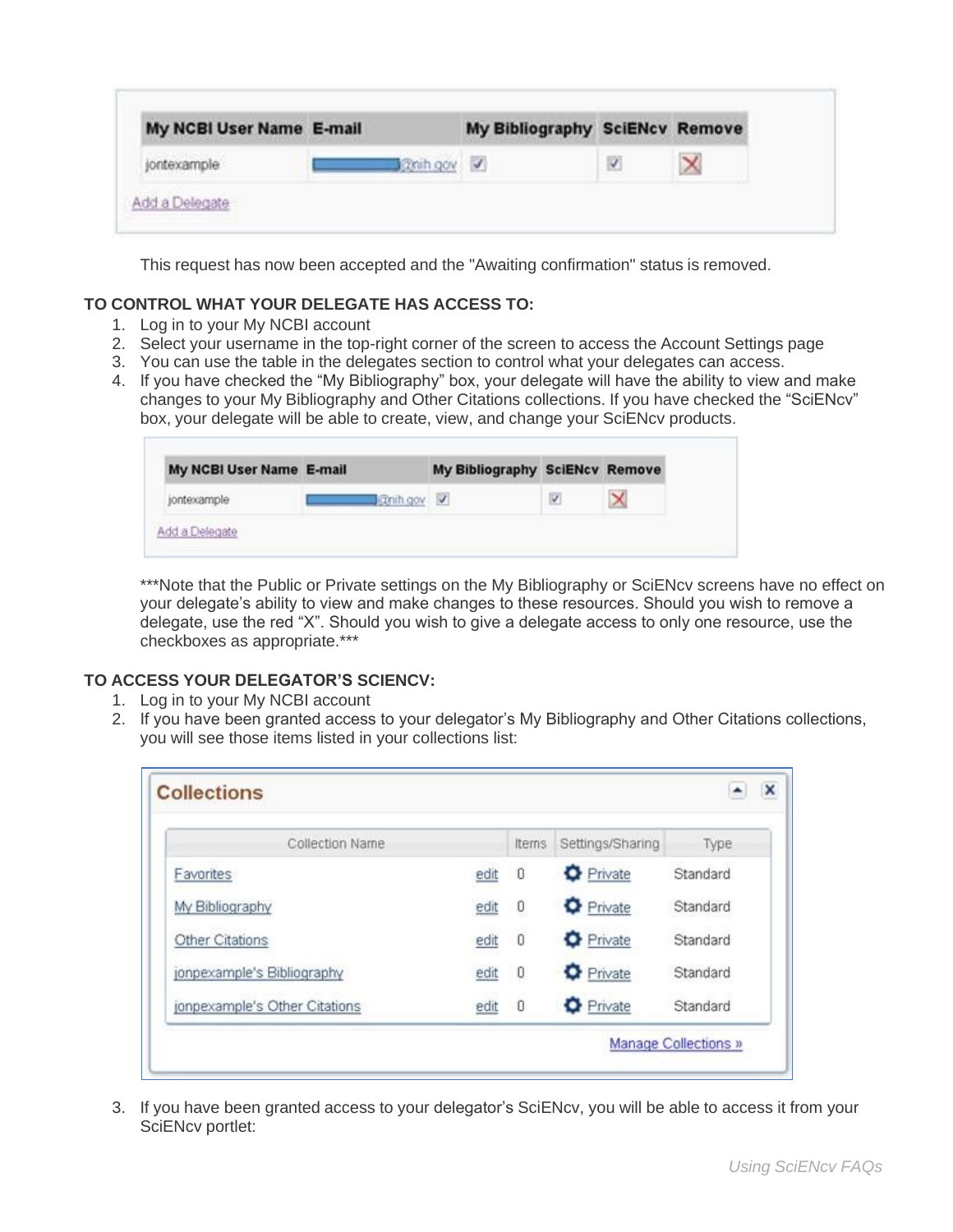| <b>SciENcv</b>                 |  |
|--------------------------------|--|
| Click here to create a new CV. |  |
| Delegated CV:                  |  |
| jonpexample                    |  |

#### **11. What do I do after generating a PDF document in SciENcv?**

 After a PDF file is generated in SciENcv, users can *rename* the generated file but must not *export* it to avoid corrupting the file's compliance data. Follow these steps to rename the file if there is not a "save" or "save as" option for the SciENcv generated PDF file:

- Close the PDF file
- Right click on the file to rename it
- Upload the PDF via [Research.gov,](https://Research.gov) FastLane, or [Grants.gov](https://Grants.gov)

#### **12. What should I do if I see an invalid signature notification banner when I view my proposal in Adobe Acrobat?**

 documents. The notification banner does not prevent proposal submission or review, and no action is NSF does not currently require a digital signature on biographical sketch and current and pending support required by proposers.

#### **13. What should I do if I need to use special characters, but the system does not recognize these characters?**

If your special characters such as Greek characters are rejected, you can spell out the character (e.g., type "omega" instead of "Ω").

## **Biographical Sketch Questions**

#### **1. Can I reorder the product citations in my biographical sketch?**

Users can reorder their products as desired by dragging and dropping the citations. The generated PDF will reflect the order displayed on the screen.

#### **2. The publication citations I imported into my SciENcv biographical sketch cause my document to be more than three pages. What options do I have to generate a compliant document?**

Individuals importing publication citations to populate the products sections of the biographical sketch have the option of manually editing these citations to list one or more of the authors and then "et al." in lieu of including the complete listing of authors' names. To complete this action, go to the 'My Bibliography' page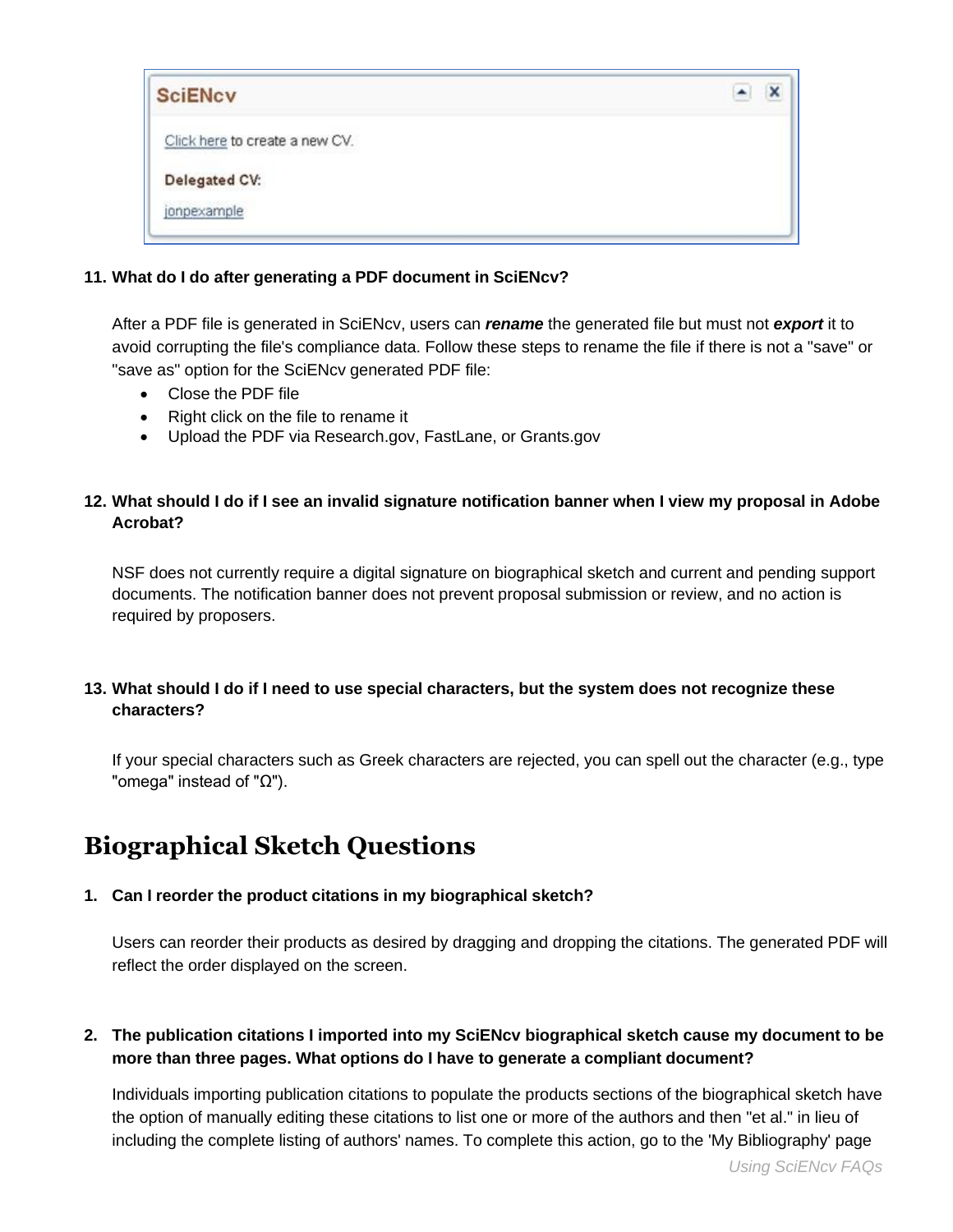#### and click the 'Edit' button next to the manually entered citation.

| <b>C. PRODUCTS</b><br>Acceptable products must be citable and accessible including but not limited to publications, data sets, software, patents, and copyrights. Unacceptable<br>products are unpublished documents not yet submitted for publication, invited lectures, and additional lists of products. Each product must include full<br>citation information including (where applicable and practicable) names of all authors, date of publication or release, title, title of enclosing work such as<br>journal or book, volume, issue, pages, website and Uniform Resource Locator (URL) or other Persistent Identifier.<br>PRODUCTS MOST CLOSELY RELATED TO THE PROPOSED PROJECT<br>[ Save citations ] |                                             |  |
|------------------------------------------------------------------------------------------------------------------------------------------------------------------------------------------------------------------------------------------------------------------------------------------------------------------------------------------------------------------------------------------------------------------------------------------------------------------------------------------------------------------------------------------------------------------------------------------------------------------------------------------------------------------------------------------------------------------|---------------------------------------------|--|
| Click here to connect to your ORCiD account<br>My Bibliography<br>Add citations Go to My Bibliography<br>Publication date v<br>Sort by:<br>Select: None<br>0 item(s) selected                                                                                                                                                                                                                                                                                                                                                                                                                                                                                                                                    | unchecked entries are hidden from display   |  |
| Anderson CM, et al. Platinum Complexes. Platinum Complexes. 2020.<br>Madras BK, Connery H. Psychiatry and the Opioid Overdose Crisis. Focus (Am Psychiatr Publ). 2019 Apr;17(2):128-133. PubMed Central ID: PMC6526996.                                                                                                                                                                                                                                                                                                                                                                                                                                                                                          |                                             |  |
| Madras BK, Connery H. Psychiatry and the Opioid Overdose Crisis. Focus (Am Psychiatr Publ). 2019<br>Apr;17(2):128-133. doi: 10.1176/appi.focus.20190003. Epub 2019 Apr 10. Review. PubMed PMID:<br>31975968; PubMed Central PMCID: PMC6526996.                                                                                                                                                                                                                                                                                                                                                                                                                                                                   |                                             |  |
| Author Last Name A. March April May. Journal.; Volume(Issue):Page.                                                                                                                                                                                                                                                                                                                                                                                                                                                                                                                                                                                                                                               | Edit Non-PubMed Article<br>Manually-entered |  |
| Author Last Name A. February. Journal.; Volume(Issue):Page.                                                                                                                                                                                                                                                                                                                                                                                                                                                                                                                                                                                                                                                      | Edit Non-PubMed Article<br>Manually-entered |  |
| Alphaman A, et al. Test JkR. Daily Tag Up; 2020 September 17.                                                                                                                                                                                                                                                                                                                                                                                                                                                                                                                                                                                                                                                    | ✔ Edit Meeting Abstract<br>Manually-entered |  |

NSF instructions for the biographical sketch, including citation guidance, are available in [PAPPG Chapter](https://www.nsf.gov/pubs/policydocs/pappg22_1/pappg_2.jsp#IIC2f)  [II.C.2.f](https://www.nsf.gov/pubs/policydocs/pappg22_1/pappg_2.jsp#IIC2f) and on the [biographical sketch p](https://www.nsf.gov/bfa/dias/policy/biosketch.jsp)age.

#### **3. Can I reorder the appointments in my biographical sketch?**

Professional preparation and appointments must be provided, in reverse chronological order by start date of all the individual's academic, professional, or institutional appointments, beginning with the current appointment. See [PAPPG Chapter II.C.2.f\(i\)\(b\) f](https://www.nsf.gov/pubs/policydocs/pappg22_1/pappg_2.jsp#IIC2fib)or complete information.

 preparation entries by accessing the appointment that should be listed as the current/recent checkbox. The generated PDF will reflect the order displayed on the screen. Users with overlapping or concurrent appointments may need to manually reorder their professional appointment and checking the 'Use this entry as the position title and current employment'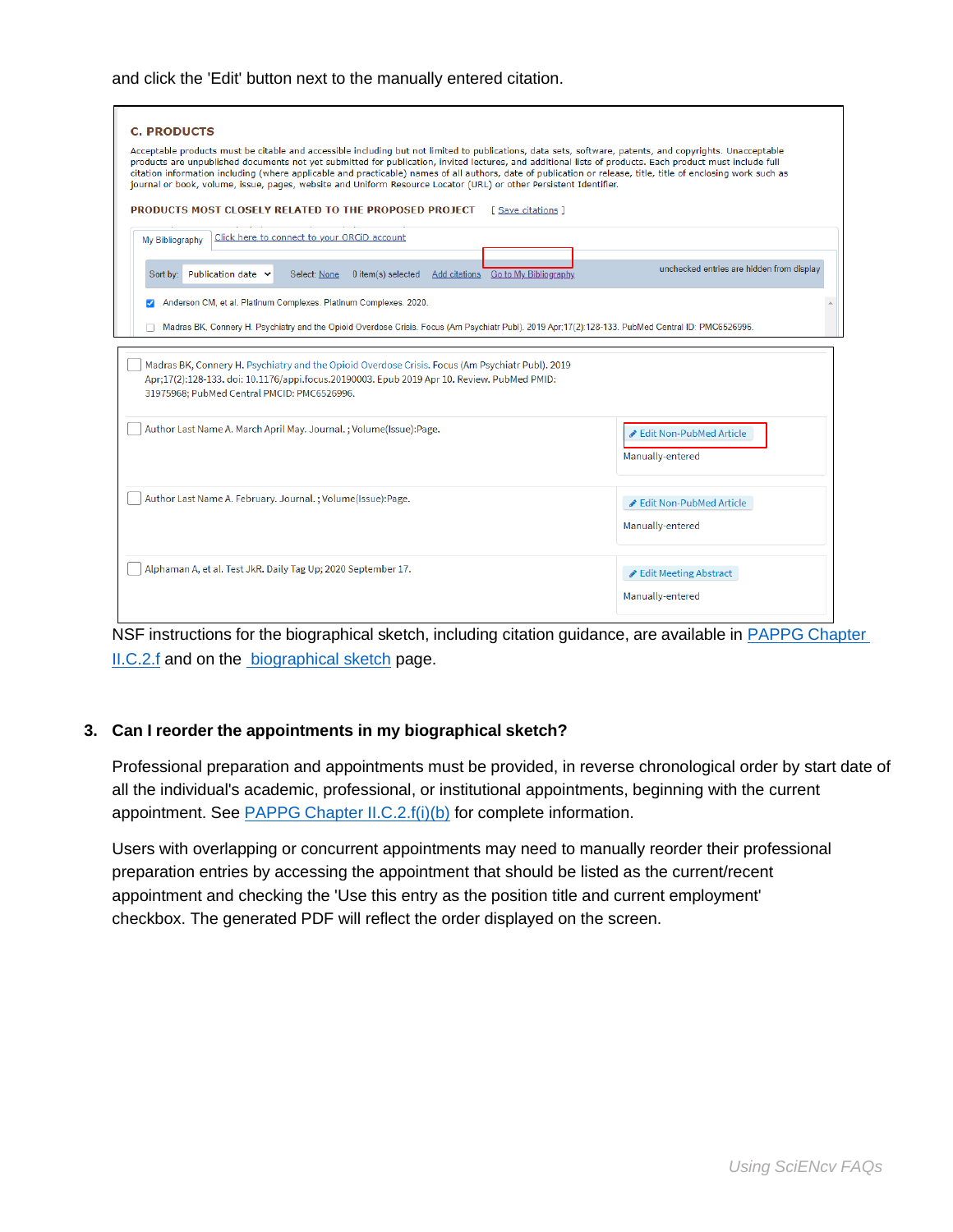| <b>Edit employment</b> | ×                                                           |
|------------------------|-------------------------------------------------------------|
|                        | * required field                                            |
| From: *                | To: YYYYY<br>2004<br>(leave blank for present positions)    |
| Position title: *      | <b>Principal Investigator</b>                               |
| Organization: *        | Norfolk State                                               |
|                        | add a level                                                 |
| City:                  | State:<br>$\sim$                                            |
| Country:               |                                                             |
| ∣⊠                     | Use this entry as the position title and current employment |
| Save                   | Save & add another entry<br>Cancel                          |

#### **4. W ill non-compliant biographical sketch documents receive an error message in [Research.gov](https://Research.gov), FastLane, and [Grants.gov?](https://Grants.gov)**

 current version of an NSF-approved format. Biographical sketch documents not uploaded in an NSF- approved format trigger a compliance error message that will prevent document upload in [Research.gov,](https://Research.gov) Yes. Biographical sketch documents are tagged with identifiers indicating they were prepared using the FastLane, and [Grants.gov](https://Grants.gov).

#### **5. How do I determine the SciENcv biographical sketch PDF version?**

- Right click anywhere in the SciENcv-generated PDF document and select Document Properties.
- The updated version for proposals **submitted or due on or after October 4, 2021**, has the title "NSF Biosketch 22-1."
- Biographical sketches created for proposals **due prior to October 4, 2021**, have the title "NSF Biosketch 20-1."

#### **6. Can biographical sketch PDFs generated in SciENcv prior to October 4, 2021, be uploaded in [Research.gov,](https://Research.gov) FastLane, and [Grants.gov](https://Grants.gov) on or after October 4, 2021?**

 prior to October 4, 2021, and one version (22-1) for proposals submitted or due on or after October 4, 2021. [Research.gov,](https://Research.gov) FastLane, and [Grants.gov](https://Grants.gov) will ONLY accept the 20-1 versions before October 4<sup>th</sup> and ONLY October 4<sup>th</sup>, you will receive a compliance error message preventing you from uploading the document. Currently two versions of the NSF biographical sketch are available: one version (20-1) for proposals due the 22-1 versions on or after October  $4<sup>th</sup>$ . If you attempt to upload the updated formats in the systems prior to

When you access your 20-1 biographical sketch file in SciENcv on or after October 4<sup>th</sup>, the system will automatically convert the format to the updated 22-1 version. Note that the updated version of the biographical sketch may be up to three pages in accordance with the PAPPG [\(NSF 22-1\)](https://www.nsf.gov/publications/pub_summ.jsp?ods_key=nsf22001).

#### **7. Does SciENcv allow a biographical sketch to be generated that is greater than the number of pages NSF permits?**

 Yes. SciENcv will allow you to generate a biographical sketch PDF that is greater than two pages permitted for proposals due prior to October 4, 2021, or three pages permitted for proposals submitted or due on or after October 4, 2021. However, a warning message will display notifying you when your biographical sketch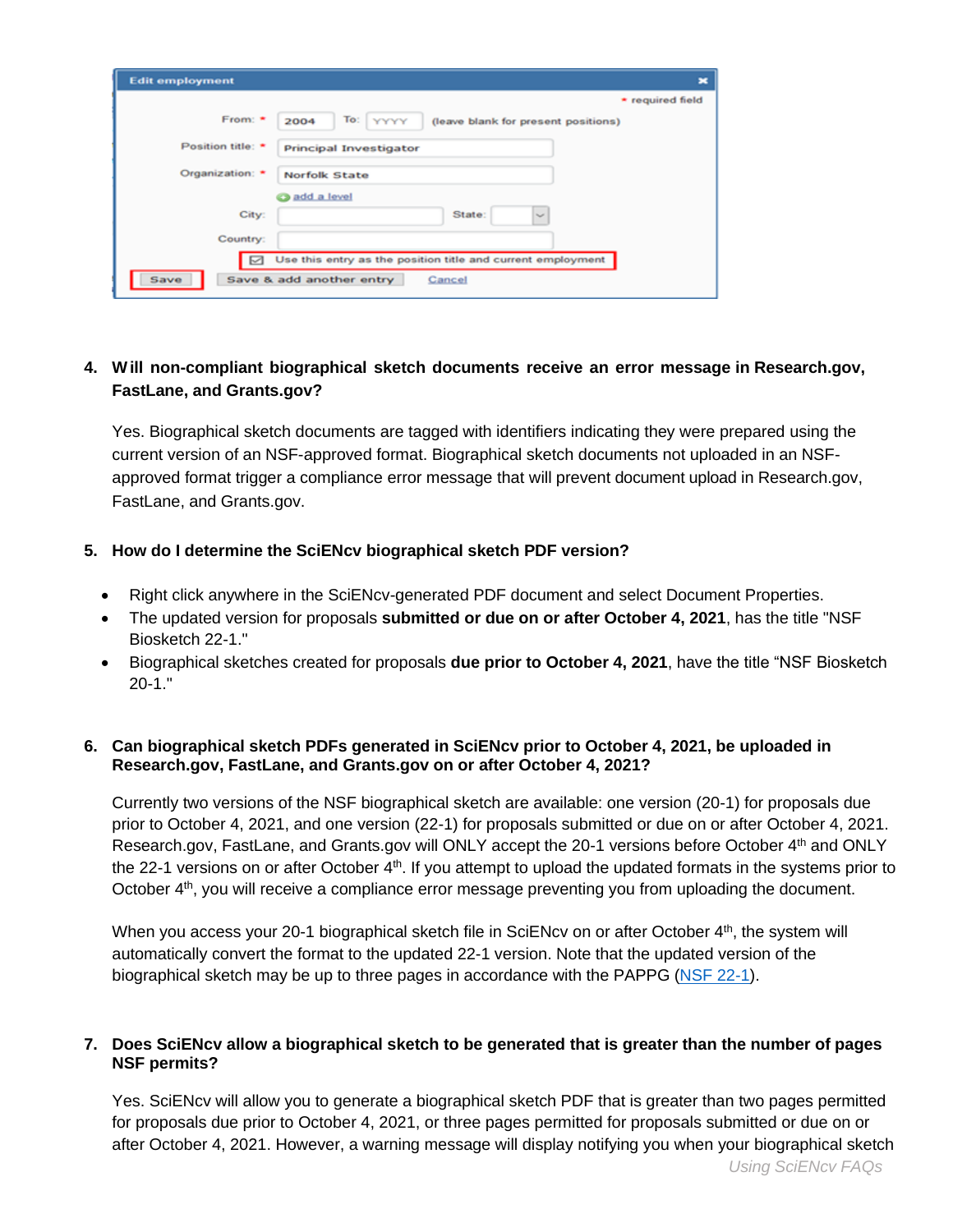exceeds the maximum number of pages permitted for upload in [Research.gov,](https://Research.gov) FastLane, or [Grants.gov](https://Grants.gov). If an upload of a biographical sketch file greater than the maximum number of pages is attempted, an error will display and document upload is prevented. The screenshot below shows the error message that will be generated by SciENcv if the biographical sketch is greater than three pages on or after October 4, 2021, when the maximum number of pages will increase to three pages.

NSF Policy requires that each biographical sketch be no longer than three (3) pages unless otherwise specified in a solicitation. It is the responsibility of the submitter to ensure compliance with the three (3) page maximum.

# **Current and Pending Support Questions**

 **1. In the current and pending support section, I am unable to enter "0" as a value in the "Person-Months Committed" field for one of my entries. How should I proceed?** 

Individuals should only include projects to which they are committing time/person months. Please remove this entry from your current and pending support documentation and re-generate your PDF document so your proposal contains the accurate support information. For additional information, see the NSF-issued set of [FAQs on Current and Pending Support.](https://www.nsf.gov/bfa/dias/policy/cps_faqs/currentandpendingfaqs_june2021.pdf)

 **2. In the current and pending support section, how should I document the "Person-Month(s) or (Partial Person-Months) Per Year Committed to the Project" for sources of support/in-kind contributions that operate on a fiscal year calendar?** 

Proposers should enter the later of the two years in the "Year" field.

 For example, if your fiscal year is September 2019 through August 2020, you would enter "2020" for the year organization in proposals submitted to NSF. In the example above, "year" has been defined by the and include the corresponding person-months for the "year" time period as defined and used by your organization as their fiscal year.

#### **3. If current and pending support information is prepared in SciENcv, will the information automatically link to NSF systems?**

 No, proposers must submit the current and pending support information to NSF after it is prepared in SciENcv. SciENcv will produce an NSF-compliant PDF version of the current and pending support information. Proposers will then have to save this document and submit it as part of their proposals via [Research.gov,](https://Research.gov) FastLane or [Grants.gov](https://Grants.gov).

OK